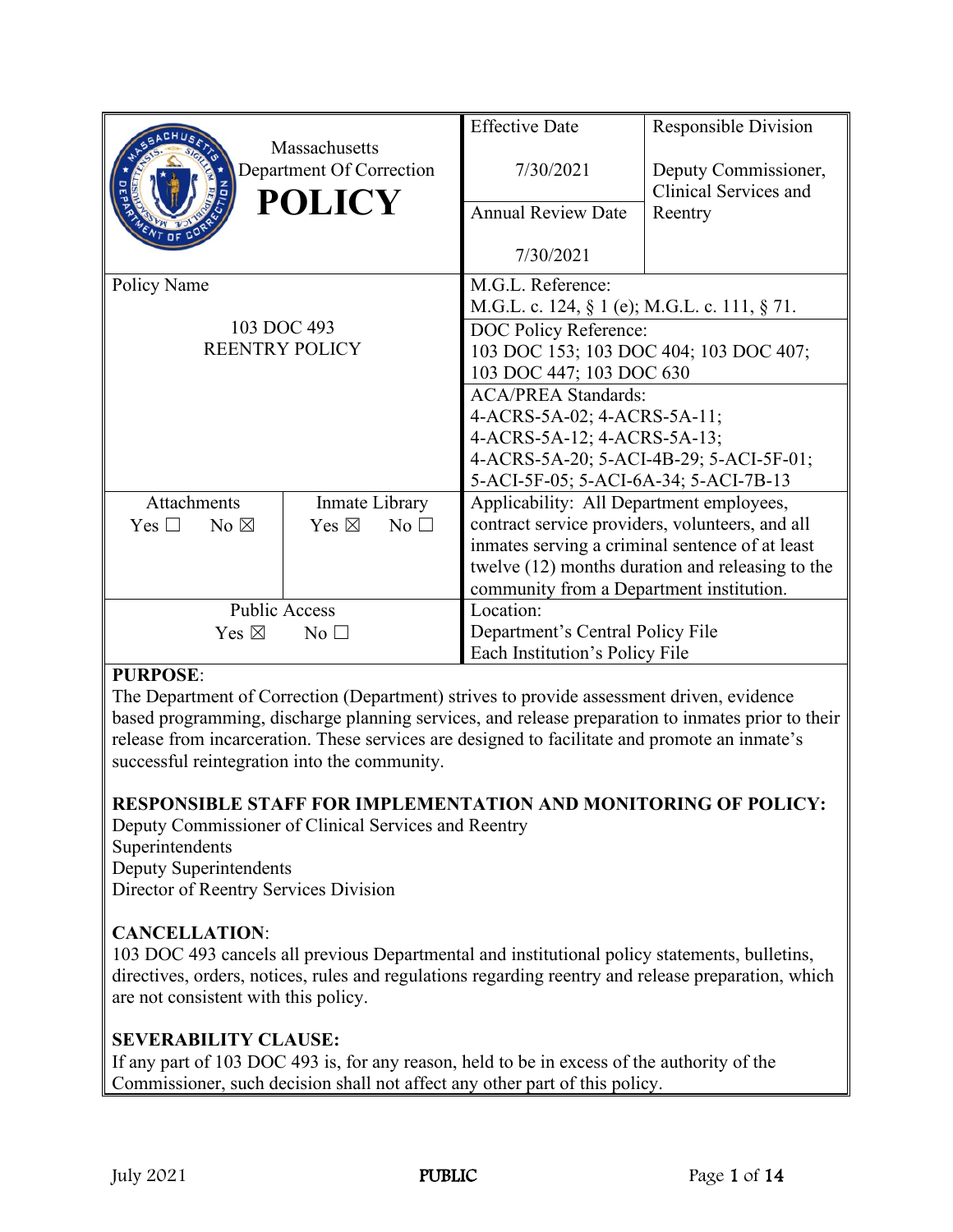# **TABLE OF CONTENTS**

| 493.01 | Definitions                                        | 3  |
|--------|----------------------------------------------------|----|
| 493.02 | Philosophy & Reentry Mission Statement             | 6  |
| 493.03 | <b>Institutional Reentry Committee</b>             | 7  |
| 493.04 | <b>Reentry Orientation</b>                         | 9  |
| 493.05 | Housing and Homelessness                           | 9  |
| 493.06 | <b>Reentry Case Management</b>                     | 10 |
| 493.07 | Medical, Mental Health and Substance Use Treatment | 11 |
| 493.08 | <b>Superior Court Probation Partnerships</b>       | 12 |
| 493.09 | Referral to Regional Reentry Center (RRC)          | 13 |
| 493.10 | Employment                                         | 13 |
| 493.11 | Final Release Plan                                 | 14 |
| 493.12 | <b>Performance Measures</b>                        | 14 |
| 493.13 | Emergencies                                        | 14 |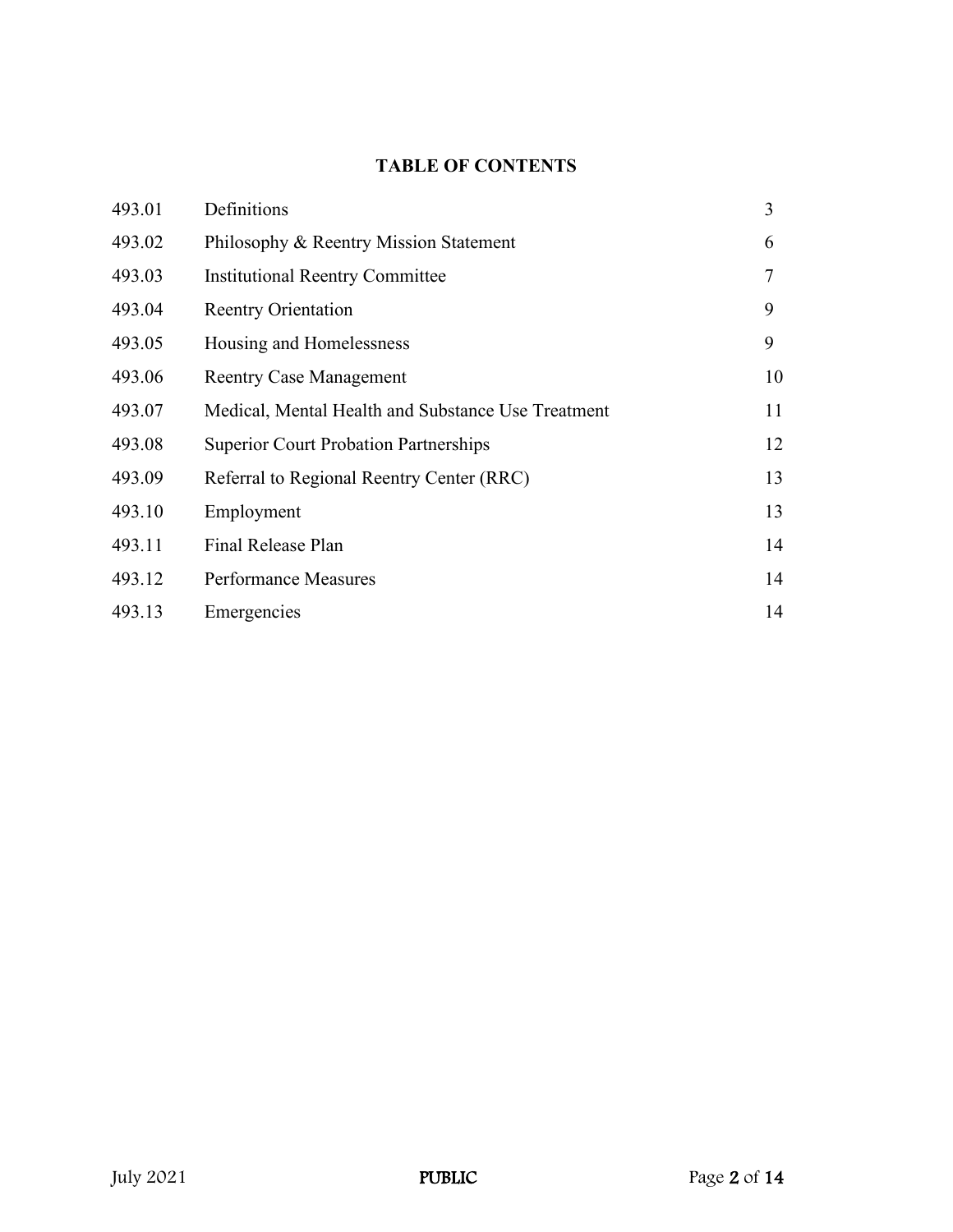## **493.01 DEFINITIONS**

At Risk for Experiencing Homelessness: Any inmate who reports that he/she/they is homeless at admission, or reports a lack of support/resources for housing upon release, or refuses to provide a release address during the discharge planning process.

Certified Application Counselor (CAC): An individual (affiliated with a designated organization) who is trained and able to help consumers, small businesses and their employees as they look for health care coverage options through the marketplace, including helping them complete eligibility and enrollment forms.

Case Management: A multidisciplinary team approach which performs reentry focused duties facilitating and promoting successful reentry into the community.

Certificate of Discharge/Certificate of Release (COD/COR): The releasing document for an inmate's final release/discharge.

Correction Program Officer (CPO): The staff person at a correctional institution who, when assigned classification duties, collects information obtained through inmate interviews and available casework records, and prepares a summary of this information for classification, program compliance and reentry preparation.

Forensic Transition Team: A regionally based Department of Mental Health (DMH) clinical team which identifies inmates eligible for DMH aftercare services. This team meets with the inmate three months prior to release and following him/her/them three months post release to oversee the transition and to facilitate continuity of care.

Health Services Administrator (HSA): The individual designated by the contractual medical provider, or, if there is no contractual medical provider, by the Department, to oversee and manage one or more institutional Health Services units and associated treatment areas.

Inmate Experiencing Homelessness: An inmate who has self-reported that he/she/they does not have a housing plan prior to release.

Identification Documents: Documents which reflect an individual's identity, including but not limited to, the following: Birth Certificate, Driver's License, State ID, Social Security Card, Passport, Veterans DD-214 form, Alien Registration Card (Green Card), Marriage Certificate, Health Insurance Card, Military ID, High School Diploma, GED or Hiset, and educational transcripts, trade licenses, and Release Portfolio.

Individual Reentry Plan (IRP): A report consisting of the inmate's name, commitment number, institution, PCF number, age ,US military service and eligibility (if applicable), housing information including final release address, SSI/SSDI benefit information(if applicable), medical and mental health information including appointments (when applicable), MassHealth information (if applicable), Regional Reentry Center locations and contact information,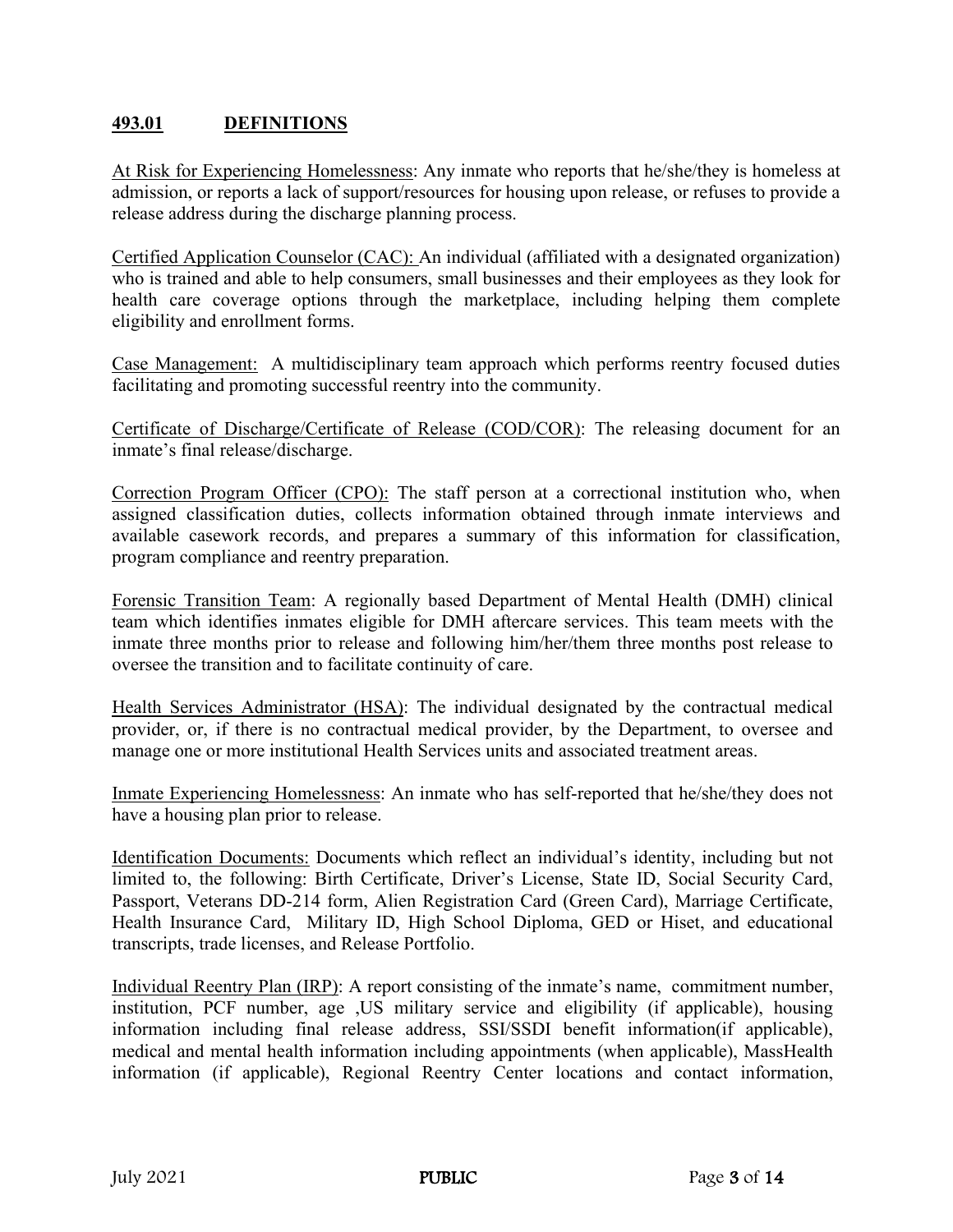employment status and information, JobQuest profile ID and password (if applicable), and One-Stop Career Center contact information.

Inmate Management System (IMS): The Department's automated information system that provides processing, storage and retrieval of inmate-related information needed by Department personnel and other authorized users within the criminal justice system.

Institution Reentry Committee (IRC): The inter-agency, multi-disciplinary, facility based committee established within each institution, chaired by the Reentry Liaison, which meets regularly to develop an IRP for every inmate prior to release to the community.

Institutional Parole Officer (IPO): A Parole Board staff member who works within a Department institution to compile information and conduct pre-parole interviews and investigations on inmates with parole eligibility for presentation at Parole Board hearings.

MassHealth: The state medical and mental health care insurance program available to inmates upon release.

MassHire Career Center: Career centers across Massachusetts form the foundation of the state's delivery system for employment and training services for job seekers, employers and their workers. Some of the free services offered at the career centers may include, but are not limited to: access to skills training, career counseling, coaching on job search skills, workshops on a variety of job search strategies, networking groups, job fairs, unemployment insurance walk in services, access to computers and the internet, and assistance with resume building.

Medicaid Management Information System (MMIS): An electronic system available to providers participating in MassHealth that provides the most current MassHealth information, including, but not limited to, eligibility status, coverage type and additional benefit information.

Medical Parole: Release on parole pursuant to G.L. c. 127, §119A due to a terminal illness and/or permanent incapacitation, as determined by a licensed physician that is so debilitating that the inmate does not pose a public safety risk. The Parole Board shall impose terms and conditions for medical parole that shall apply through the date upon which the inmate's sentence would have expired.

Medical/Mental Health Discharge Planner: A contracted staff member responsible for the scheduling of a releasing inmate's appointments with community providers, including care for chronic illnesses, prenatal services, mental health and substance use services, and care for victims of sexually abusive behavior.

Office of Community Corrections (OCC): An organizational Department within the Office of the Commissioner of Probation (MA Probation Service), that supports safe communities by delivering community-based rehabilitative interventions such as cognitive behavioral therapy, Education, Career Services and community service opportunities through a network of CCCs and the CSP.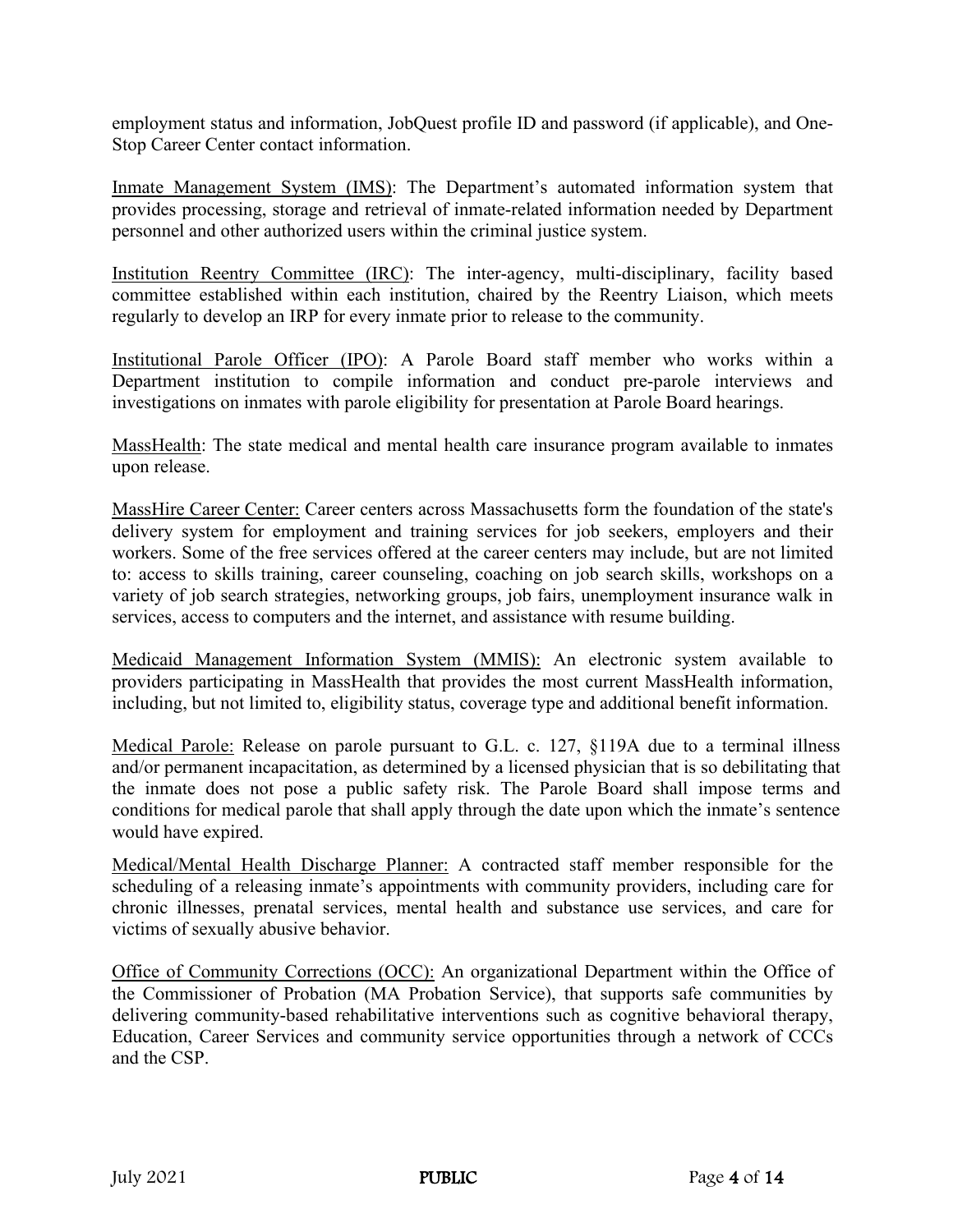Parole/Parole Reserve: The procedure for the release of an inmate prior to the expiration of sentence, permitting him/her to serve the remainder of his/her/their sentence in the community under supervision and in compliance with specified conditions. The term "Reserve" in a Parole Board vote means that a certificate of release will be issued on or any time after the date indicated in the vote provided that certain conditions are satisfied.

Probation: Probation is a court-ordered sanction placed on a person convicted of a crime. The individual is allowed to remain in the community under the strict supervision of a probation officer.

Reentry Liaison: This is a core function title assigned to the Director of Treatment at each facility who is responsible for chairing the Institutional Reentry Committee (IRC) and has oversight of the reentry planning process.

Reentry Portfolio: A portfolio generated for inmates to store reentry documents to include but not be limited to: identification documents, reentry resources, community and institutional documentation/records.

Reentry Presentations: Informational sessions provided for releasing inmates designed to promote linkages with community based service providers and other agencies prior to release.

Reentry Specialist (RS): A trained and certified correctional staff person assigned to assist releasing inmates with securing suitable housing, who serves as a liaison to community stakeholders with reentry initiatives.

Reentry Specialist Program: This program utilizes a combination of technology, partnerships with the community, and a network of highly trained and motivated staff, to secure suitable housing and resources for releasing inmates and to streamline communication regarding housing and resources through a single point of contact within the institution.

Refuse to Disclose: Any inmate who is unwilling to provide a final release address during the discharge planning process.

Regional Reentry Centers (RRC): A post-release resource center operated by the Parole Board which assists with the transition from prison to the community.

Release to Supervision (RTS): Release to parole supervision without the need for a parole hearing, based upon completion credits earned through programming and education.

Supplemental Security Income (SSI): Benefits paid to individuals with a disability, 65 years of age or older, based on financial need.

Social Security Disability Insurance (SSDI): Benefits paid to a recipient who is an individual with a disability or 65 years of age or older, or his/her/their family member(s), if the recipient is considered insured, meaning the recipient worked long enough to pay into Social Security Taxes.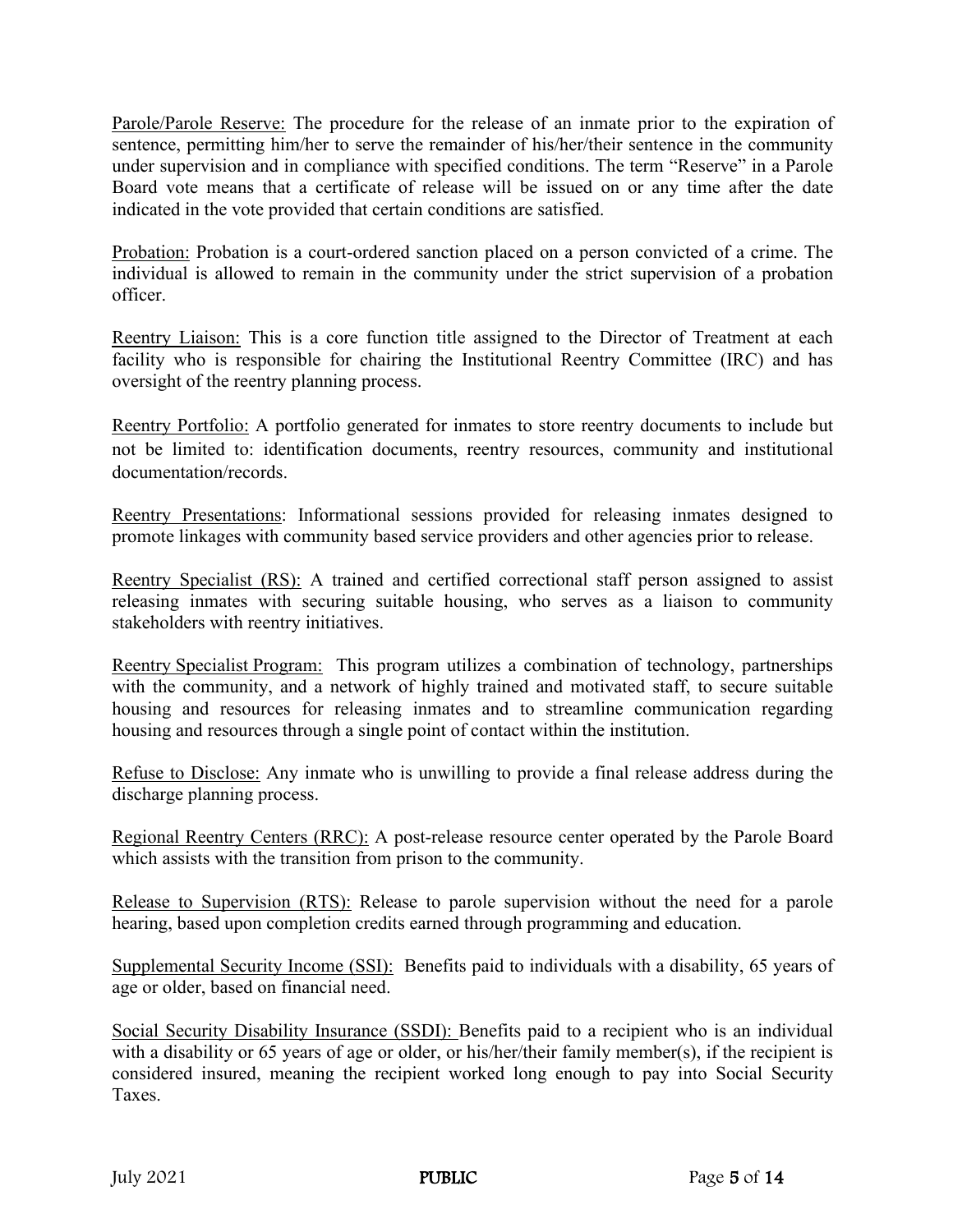#### **493.02 PHILOSOPHY & REENTRY MISSION STATEMENT**

- A. The mission of the Reentry Services Division (RSD) is to monitor, support and direct a comprehensive, seamless reentry approach for inmates designed to promote public safety and result in a reduction of recidivism. Through collaboration with federal, county, state, community and faith-based agencies, the RSD will ensure continuity of care in areas including, but not limited to, housing, employment, medical and mental health care, substance use treatment, vocation and education.
- B. The reentry continuum is a sequence of events, beginning with an inmate's commitment to the Department, and continues until he /she/they is successfully discharged from supervision into the community.

The Superintendents of MCI Framingham and MCI-Cedar Junction (MCI-CJ) shall develop specialized procedures to ensure appropriate IRPs are developed for inmates who are serving a sentence of less than ninety (90) days upon commitment or return on parole violation, probation violation or escape.

- C. In addition to case management, assessments and motivation, all Department staff members contribute to the reentry process by collecting and documenting information in the IMS. This continuum includes, but is not limited to:
	- 1. Booking and admission activities;
	- 2. Conducting substance use, risk/needs, and educational/vocational assessments;
	- 3. Providing medical/mental health screenings;
	- 4. Developing Personalized Program Plans;
	- 5. Rendering classification decisions;
	- 6. Encouraging inmate program participation;
	- 7. Tracking program participation;
	- 8. Collaborating with other staff members during Institutional Reentry Committee meetings;
	- 9. Facilitating community stakeholder exchanges with inmates scheduled to release in upcoming months;
	- 10. Developing Individual Reentry Plans (IRP);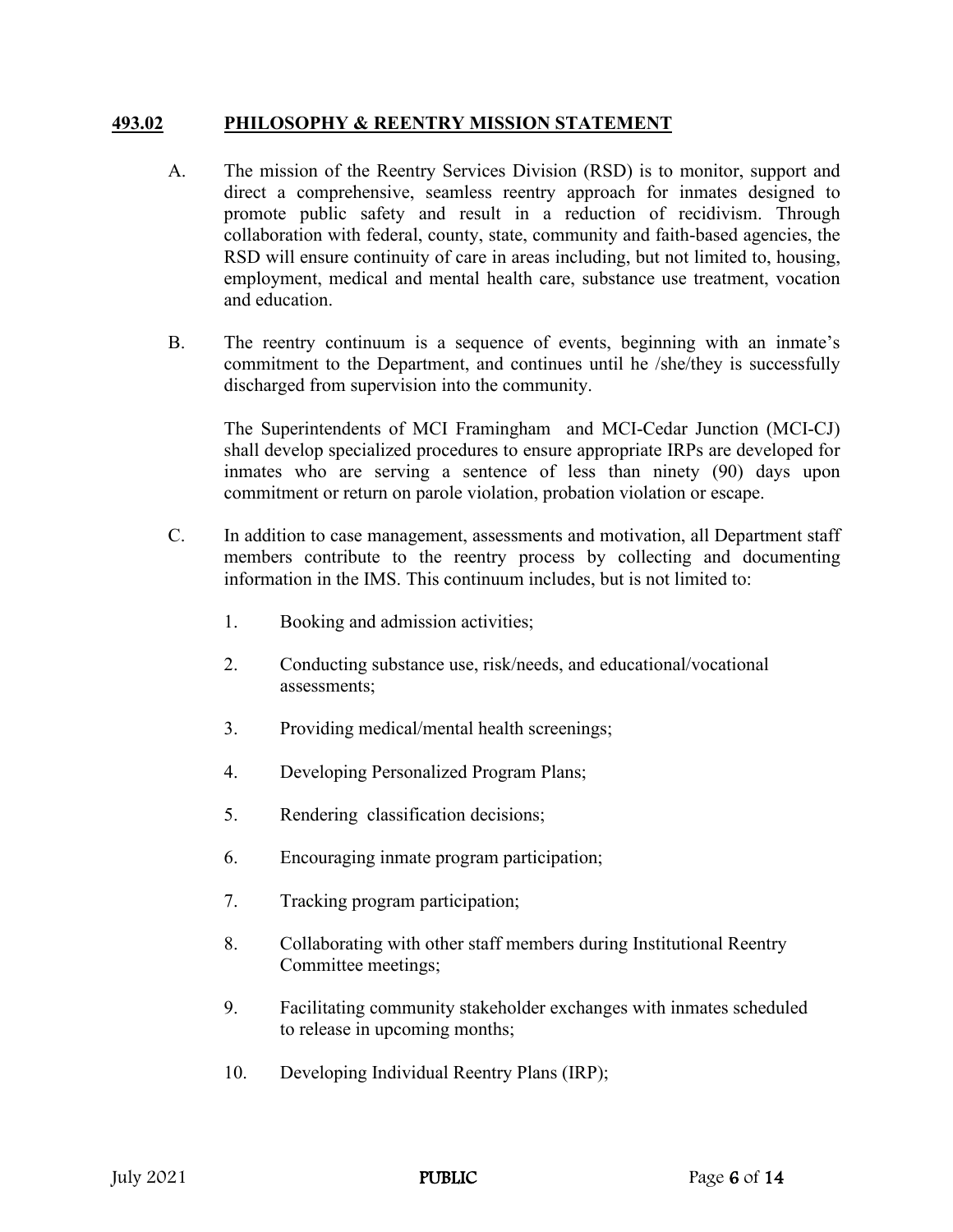- 11. Compiling Reentry Portfolio documentation;
- 12. Making law enforcement / victim/ sex offender notifications;
- 13. Processing the final release of inmates into the community.

#### **493.03 INSTITUTIONAL REENTRY COMMITTEE**

- A. Each inmate is provided opportunities to work with his/her/their assigned CPO and other correctional staff members to identify, provide input, and address his/her/their reentry needs during the reentry preparation period of his/her/their incarceration, which in turn, facilitates the development of his/her/their IRP.
- B. Each institution shall convene on a regular basis a meeting to review the IRP for every inmate who is within twelve (12) months of an anticipated COD/COR release date and/or Parole Reserve Date.
- C. During IRC meetings institutions should be reviewing any inmates who are six (6) months to release for suitability of reclassification to lower security. The Institutional Directors of Classification shall have the defined responsibility to pro-actively running release lists and review inmates (outside of their scheduled review dates) for suitability for reclassification to lower security for the purposes of reentry.
- D. The IRC meeting shall be chaired by the Reentry Liaison. The Reentry Liaison shall, at a minimum:
	- 1. Ensure staff are appropriately informed of all aspects of the inmate's reentry, and shall ensure that the Reentry Liaison's institution has a certified Reentry Specialist (RS);
	- 2. Schedule and chair the IRC meetings and ensure that assigned staff members are in attendance and appropriate external stakeholders invited;
		- (i) Assigned Staff Members: Assigned CPO or RS, medical staff mental health staff (MH director or designee), Director of Classification, Records Manager, Forensic Transition Team/DMH, Forensic Transitional Team/DMH Reentry Liaison, and Director of Treatment (DOT);
		- (ii) Additional Members: Forensic Transition Team / DMH, IPO, Liaison from RSD, Deputy Superintendent of Reentry, Superintendent;
	- 3. Ensure the list of releasing inmates has been distributed to IRC members at least five (5) business days prior to the meeting;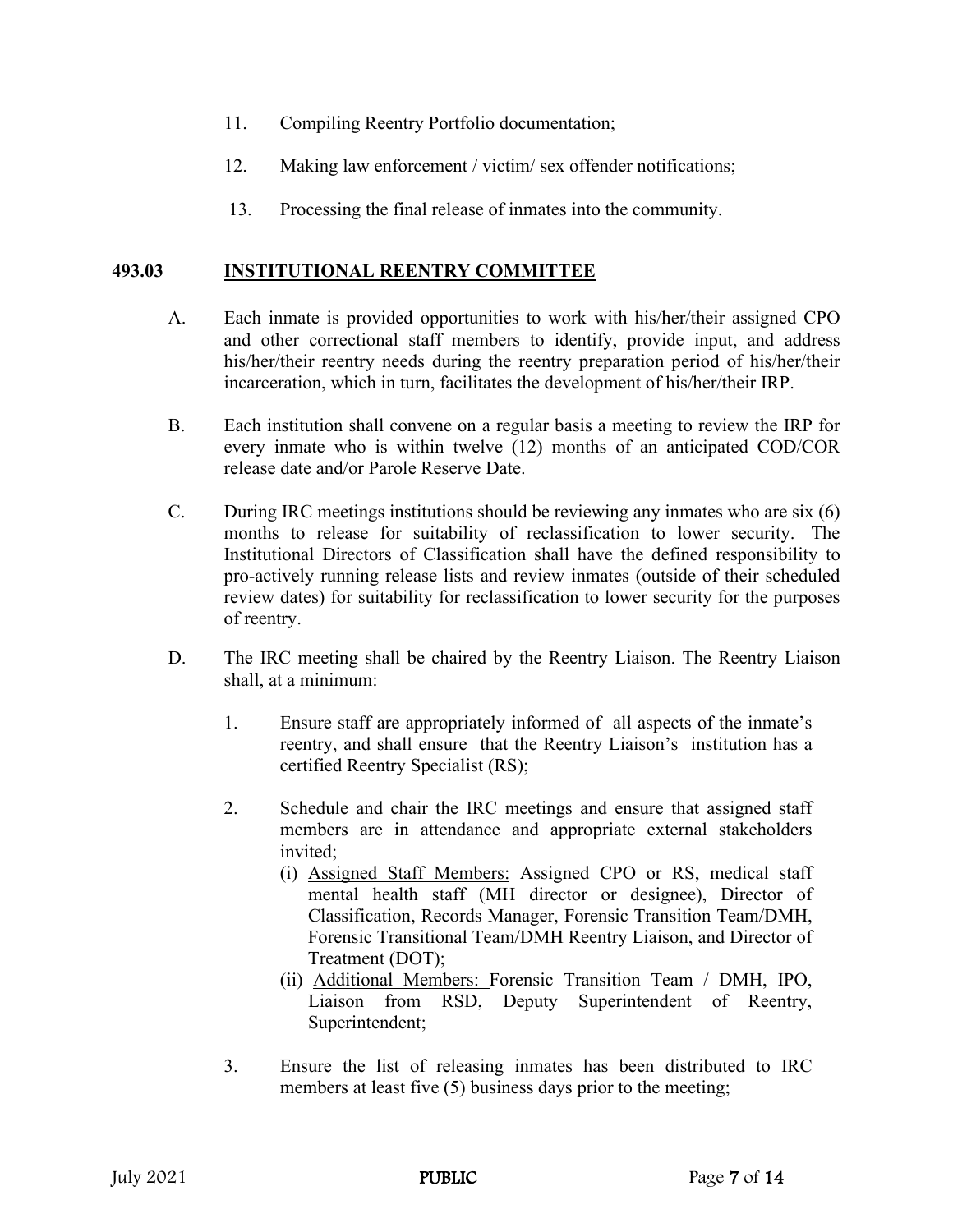- 4. Ensure that the IMS Reentry screens are updated, and a progression of comprehensive case management notes is completed;
- 5. Document IRC meeting attendance in the Institutional Reentry Committee Application, located under "Documents" on the Intranet.
- 6. Additionally, the Institutional Directors of Classification shall run release lists to include all inmates six (6) months to release and review these inmates (outside of their scheduled review dates) for suitability for reclassification to lower security. The Department's Director of Classification shall distribute this list as stated in 103 DOC 493.03 and be prepared to discuss these inmates during the IRC for a coordinated approach of reclassification to lower security.
- E. The assigned CPO or Reentry Specialist shall, at a minimum:
	- 1. Review reentry related information, including, but not limited to, IMS assessments and the six-part folder, to assist in the development of the inmate's IRP.
	- 2. Meet with the inmate twelve (12) months prior to the anticipated COD/COR release date or the Parole Reserve date:
		- a. Areas to review and document include, but are not limited to, case management, general incarceration information, available benefits and required documents, housing options, transportation options, substance use/ medical / mental health needs, and employment preparation.
	- 3. Schedule mandatory meetings for inmates whose IRP has been approved by the Reentry Liaison or designee at the institutional release committee meeting "triage" at a minimum of six (6) months, three (3) months, two (2) months, and one (1) month intervals. Additional meetings shall be scheduled, as needed, per the specific needs of the inmate (e.g., to review the Social Security Card replacement process). The assigned CPO shall document each meeting or the inmate's failure to appear.
	- 4. Present information about the reentry needs of each inmate to the IRC committee members.
	- 5. Ensure that IRC committee members contribute to the resolution of IRPs as subject matter experts.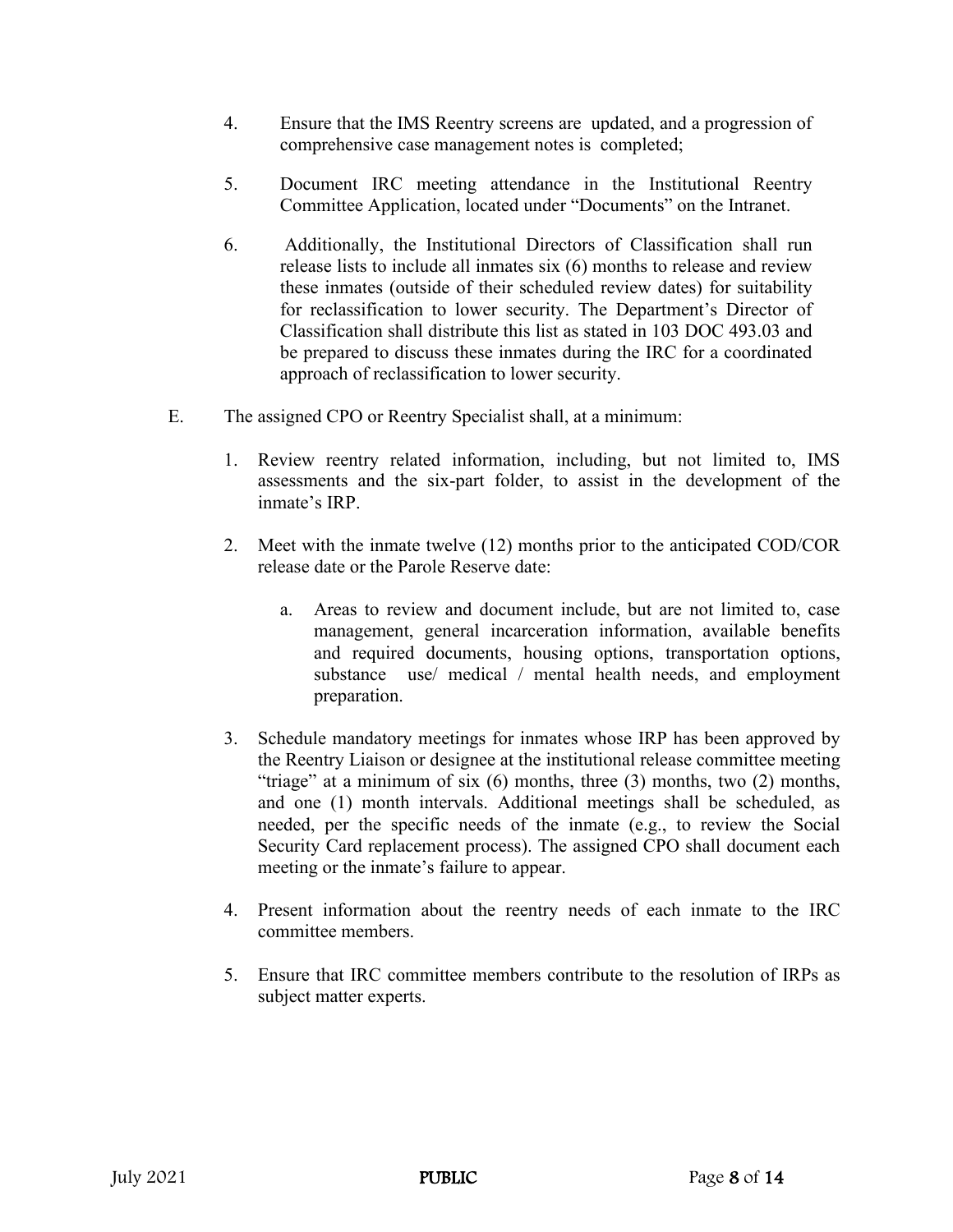### **493.04 REENTRY ORIENTATION**

- A. The Reentry Liaison at each institution shall ensure that a bi-annual Reentry Orientation is conducted for inmates who are within a year of their anticipated COD/COR release date, including all presumptive earned good time, and/or Parole Reserve Date.
- B. These presentations shall include but are not limited to the following topics:
	- 1. Reentry Specialist Overview;
	- 2. MassHealth;
	- 3. Employment / MassHire;
	- 4. Parole's Regional Reentry Centers;
	- 5. Office of Community Corrections
	- 6. Veterans' Services;
	- 7. Linkages to Community Based Resources;
	- 8. Contact with Key Community Stakeholders;
	- 9. Parole and or Probation information.

#### **493.05 HOUSING AND HOMELESSNESS**

- A. Twelve (12) months prior to the inmate's anticipated COD/COR release date and/or parole reserve date, the assigned CPO shall assess the inmate's reentry needs and strengths to assist and direct the inmate in his/her/their search for appropriate housing placement options. A summary of this initial meeting shall be documented in the IMS Reentry Case Management Notes screen.
- B. Inmates who do not have a defined housing plan shall be considered At Risk for Experiencing Homelessness, and shall be referred to the institution's Reentry Specialist.
- C. Inmates who refuse to disclose a final release address will be referred to the institution's Reentry Specialist and Reentry Liaison for review.
- D. The Reentry Specialist will schedule, at a minimum, monthly appointments to provide opportunities to review housing options.
- E. Housing status shall be reported at the IRC as stated in 103 DOC 493.04.
- F. No sex offender classified as a level 3 offender shall knowingly and willingly establish living conditions within, move to, or transfer to any convalescent or nursing home, infirmary maintained in a town, rest home, charitable home for the aged or intermediate care facility for the mentally retarded which meets the requirements of the DPH under M.G.L. c. 111, § 71. Any sex offender who violates this paragraph shall, for a first conviction, be punished by imprisonment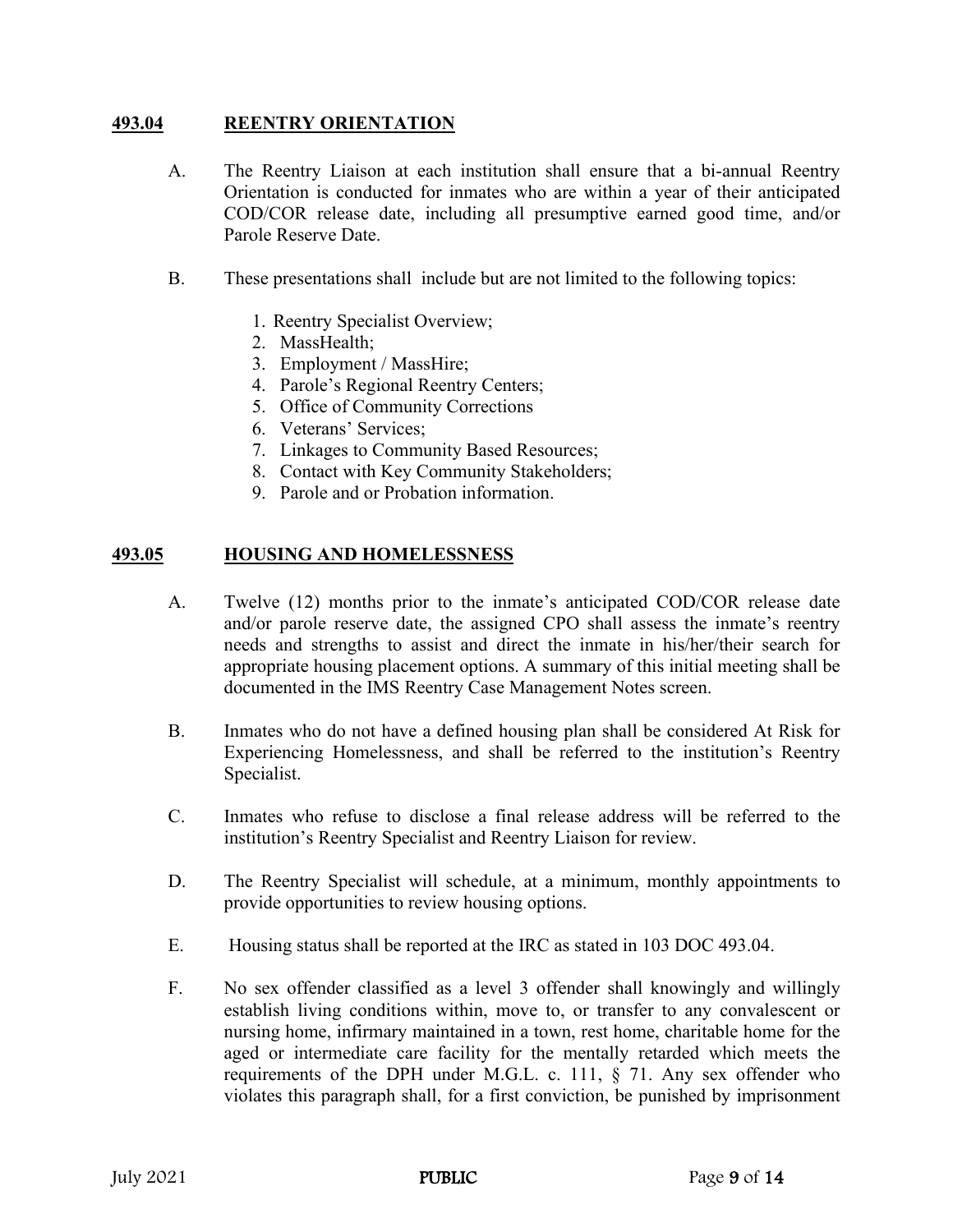for not more than thirty (30) days in jail or house of correction; for a second conviction, be punished by imprisonment for not more than two and one half (2  $\frac{1}{2}$ ) years in jail or house of correction nor more than five (5) years in a state prison or by a fine of not more than \$1,000, or by both such fine and imprisonment; and for a third and subsequent conviction, be punished by imprisonment in a state prison for not less than five (5) years; provided, however, that the sentence imposed for such third or subsequent conviction shall not be reduced to less than five (5) years, nor suspended, nor shall any person sentenced herein be eligible for probation, parole, work release or furlough, or receive any deduction from his sentence for good conduct until he shall have served five (5) years. Prosecutions commenced hereunder shall neither be continued without a finding nor placed on file.

G. The assigned CPO will document the inmate's refusal to disclose a final release address in the Housing tab of the IMS Reentry Screens.

## **493.06 REENTRY CASE MANAGEMENT**

- A. At all subsequent reentry preparation meetings with the inmate, there shall be a review of the inmate's release strengths, needs and challenges, utilizing Attachment A, Release Action Plan. The review shall include, but not be limited to, a discussion regarding the following areas: US military services and eligibility (if applicable), housing information, including experiencing homelessness status and final release address, SSI/SSDI benefit information (if applicable), medical and mental health information, including appointments (if applicable), substance use treatment planning, MassHealth information (if applicable), Regional Reentry Center locations and contact information, employment status and information, MassHire Career Center contact information, identification documents, and community resources and supports. All communication with community providers and stakeholders shall be coordinated through the institution's certified Reentry Specialist.
- B. The assigned CPO shall make every effort to verify the home address, phone number, and the name of the person(s) with whom the inmate will be residing. The CPO may confirm information in accordance with 103 DOC 153, *CORI Regulations*. All outreach attempts and contacts shall be documented in the Reentry Case Management Notes screen of IMS.
- C. If the assigned CPO is unable to confirm the housing plan, other suitable housing options shall be explored, confirmed and documented.
- D. The assigned CPO shall initiate the obtainment of identity documents including, but not limited to: birth certificate, Social Security Card, state issued identification card, driver's license, DD214 (when applicable).
	- 1. Documentation of such facilitation shall be entered in the Reentry Community Documents (RCD) tab of the IMS Reentry Screens.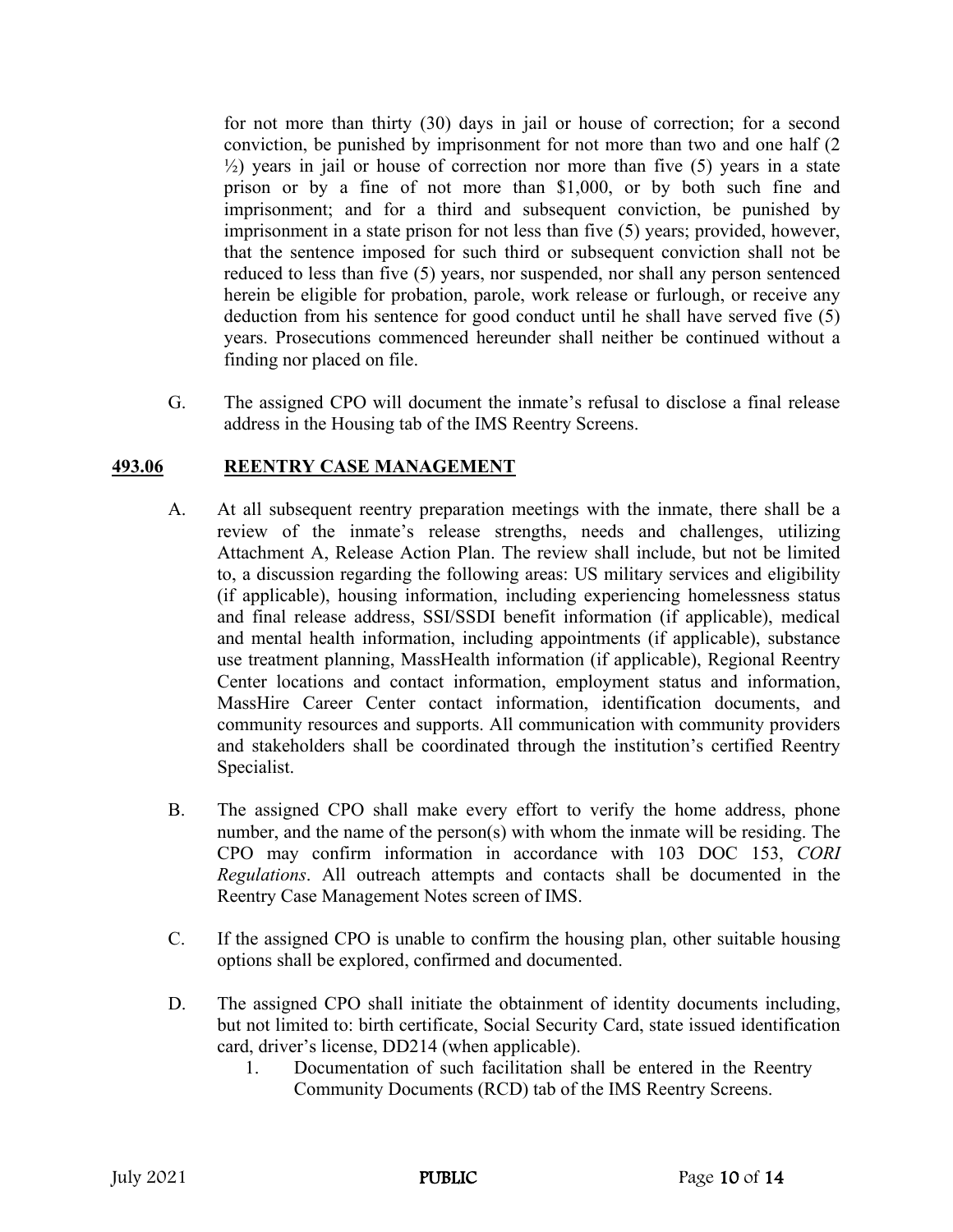- E. Six (6) months prior to an inmate's anticipated COD/COR release date, including all presumptive earned good time, and/or parole reserve date, the assigned CPO shall initiate linkages with community support services based on the community stakeholder requirements.
	- 1. Documentation of such linkage shall be entered in the RCD tab of the IMS Reentry Screens.
- F. If any victim issues or concerns are identified, the Victim Services Unit (VSU) shall be notified by the institution at least fourteen (14) days prior to the inmate's anticipated COD/COR release date, including all presumptive earned good time, and/or parole reserve date. The VSU shall contact all certified individuals regarding the inmate's return to the community in accordance with 103 DOC 407, *Certification and Notification Policy*. If issues are identified, the Reentry Liaison shall be notified by the VSU.
- G. In accordance with 103 DOC 447, *Sex Offender Identification*, in order to facilitate the sex offender registry, the Reentry Liaison will notify the institutional Records Manager of a self-reported release address eight (8) days prior to an inmate's anticipated COD/COR release date, including all presumptive earned good time, and/or Parole Reserve Date.

## **493.07 MEDICAL, MENTAL HEALTH AND SUBSTANCE USE TREATMENT**

- A. Six (6) months prior to the inmate's anticipated COD/COR release date, including all presumptive earned good time, and/or Parole Reserve Date, the medical/mental health discharge planner shall document whether the inmate has substance use treatment, medical or mental health needs in the MassHealth/Medical tab of the IMS Reentry screens.
- B. Once the housing plan has been identified, the medical/mental health discharge planner shall schedule appointments with Community Providers and document the appointments in the MassHealth/Medical tab of the IMS Reentry screens.
- C. Thirty (30) days prior to an inmate's anticipated COD/COR release date including all presumptive earned good time, and/or parole reserve date, the Certified Application Counselor (CAC) shall access the Medicaid Management Information System (MMIS) to determine whether a Mass Health application had been submitted by the medical provider and determine if the inmate is carrying inpatient health care coverage.
	- 1. If in-patient coverage is in place, the assigned CAC shall determine if the application submitted is within one (1) year of the inmate's anticipated COD/COR release date, including all presumptive earned good time, and/or Parole Reserve Date.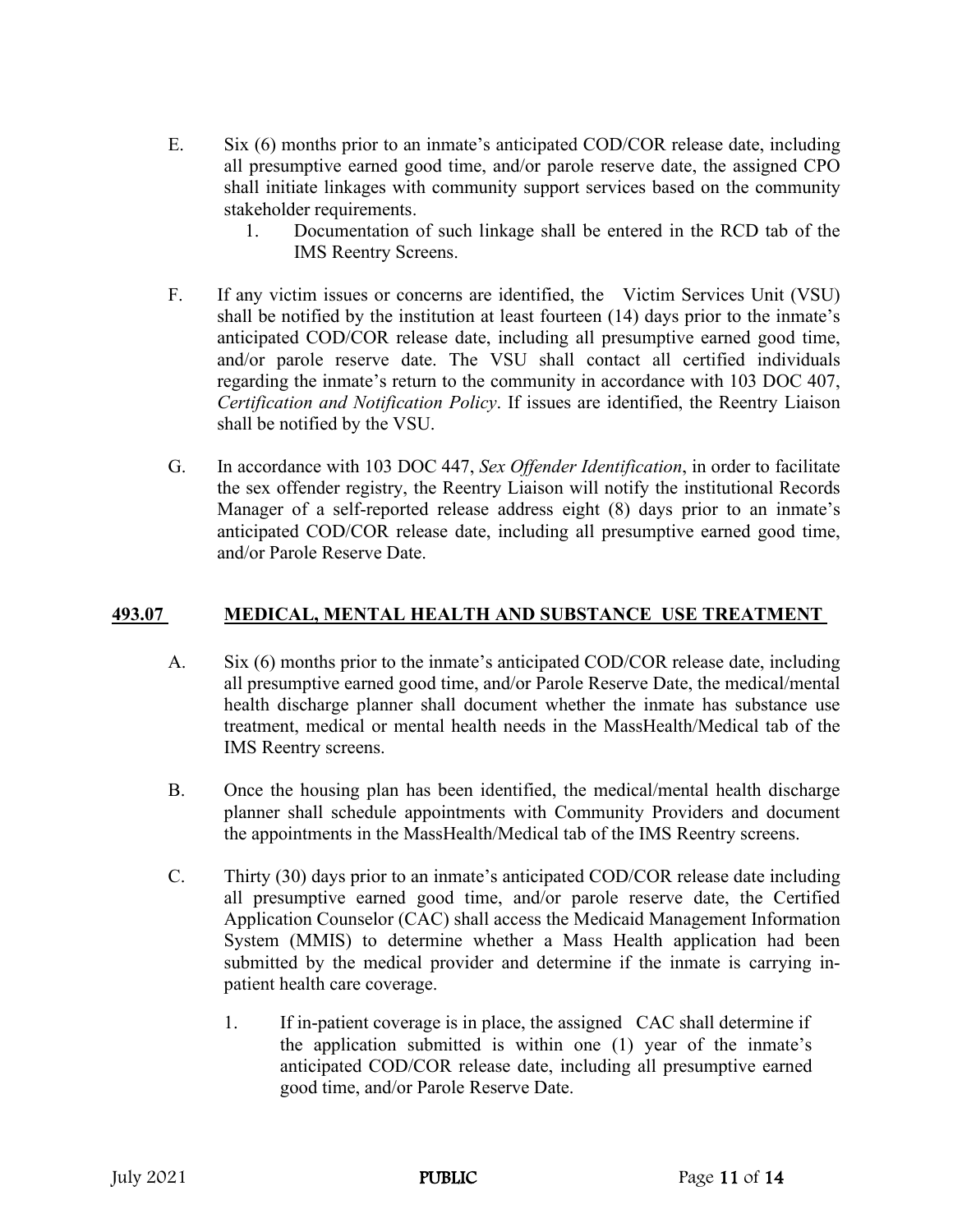(i) For these cases a "Health Coverage Fax Cover Sheet for Incarcerated Individuals" shall be completed by selecting "Individual is being released within the next thirty (30) days and is transitioning out of the MH inpatient coverage" and fax to the MassHealth processing unit as directed on the "Health Coverage Fax Cover Sheet for Incarcerated Individuals".

- 2. Based on the MMIS check of no inpatient status and if eligible for MassHealth will require a full MassHealth application. The application should be completed and faxed to the MassHealth processing unit, selecting "Individual is being released within the next 30 days" as directed on the "Health Coverage Fax Cover Sheet for Incarcerated Individuals."
- D. Upon completion of the "Health Coverage Fax Cover Sheet for Incarcerated Individuals" and/or a MassHealth application, documentation for same shall be recorded in the MassHealth/Medical tab of the IMS Reentry screens.
- E. Within five (5) business days prior to the inmate's approved COD/COR release date, including all presumptive earned good time, and/or parole reserve date, the Reentry Liaison shall conduct a final MMIS check on each inmate to determine whether the MassHealth application is approved, and document this status and the Member ID/MassHealth Card number in the MassHealth/Medical tab of the IMS Reentry screens.
- F. The Medical/Mental Health Discharge Planner shall identify inmates with medical and/or mental health illnesses who may qualify for disability and complete the MassHealth Disability Supplement Application.

1. Documentation of this shall be recorded in the MassHealth/Medical tab of the IMS Reentry screens.

- G. Inmates shall receive Medical/Mental Health reentry planning in accordance with 103 DOC 630, *Medical Services*.
- H. For inmates who self-disclose eligibility for SSI/SSDI, the assigned CPO shall complete a corresponding application(s).

## **493.08 SUPERIOR COURT PROBATION PARTNERSHIPS**

- A. Notifications to Probation: The RSD shall distribute the Community Round Table Report to Chief Probation Officers on or after the 15th day of each month. This report will capture the next six (6) months of releases by Superior Courts.
- B. Global Positioning System (GPS) Installations for releasing inmates with GPS as a condition of probation are performed through a partnership between the Board of Probation (BOP) and Reentry Services on the day of release.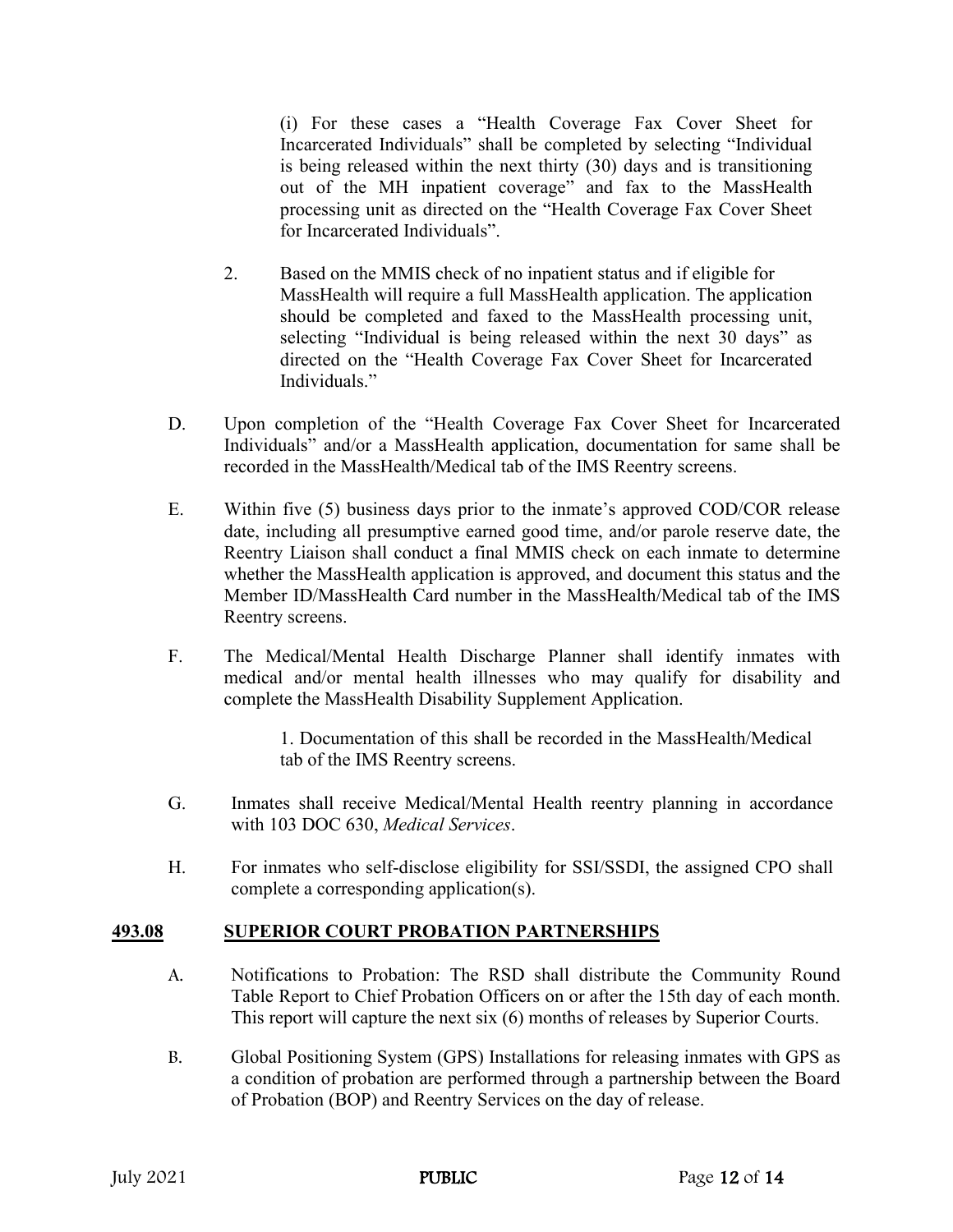- C. Transfer of probation prior to release:
	- 1. For those inmates with proven connections to a county other than the assigned probation office, and the release address has been verified in accordance with 103 DOC 493.06(B), the check "final release address" check box will notify Superior Court Probation to automatically transfer the reporting conditions to the Superior Court located in the county of the inmate's final release address.
	- 2. For those inmates with proven connections to a state other than the assigned probation office, the Reentry Liaison or designee shall request an interstate transfer of probation no earlier than 120 days prior to an inmate's anticipated COD/COR release date, including all presumptive earned good time, and/or Parole Reserve Date.

## **493.09 REFERRAL TO REGIONAL REENTRY CENTER (RRC)**

A. Inmates with no condition of post release supervision (Parole and/or Probation) are eligible for Parole's RRCs.

1. For any eligible inmate, the assigned CPO shall discuss transportation to and services provided by the RRC.

2. All outcomes shall be documented in the RRC/Release Plan Information tab of the IMS Reentry screens.

B. The Department shall coordinate the transportation of state inmates with no condition of post release supervision (Parole and/or Probation) to Parole's RRC in accordance with 103 DOC 530, *Inmate Transportation* and 103 DOC 404, *Inmate Release Policy*.

## **493.10 EMPLOYMENT**

- A. Within 120 days prior to a transfer to a pre-release institution, or to a confirmed COD/COR release date, including all presumptive earned good time, and/or Parole Reserve Date, inmates who have previously been issued a Social Security Card, shall be eligible to apply for a replacement Social Security Card.
- B. No later than thirty (30) days prior to the inmate's anticipated COD/COR release date, including all presumptive earned good time, and/or parole reserve date, the assigned CPO shall document the inmate's employment plan and MassHire Career Center region in the Employment Readiness tab in the IMS Reentry screen.